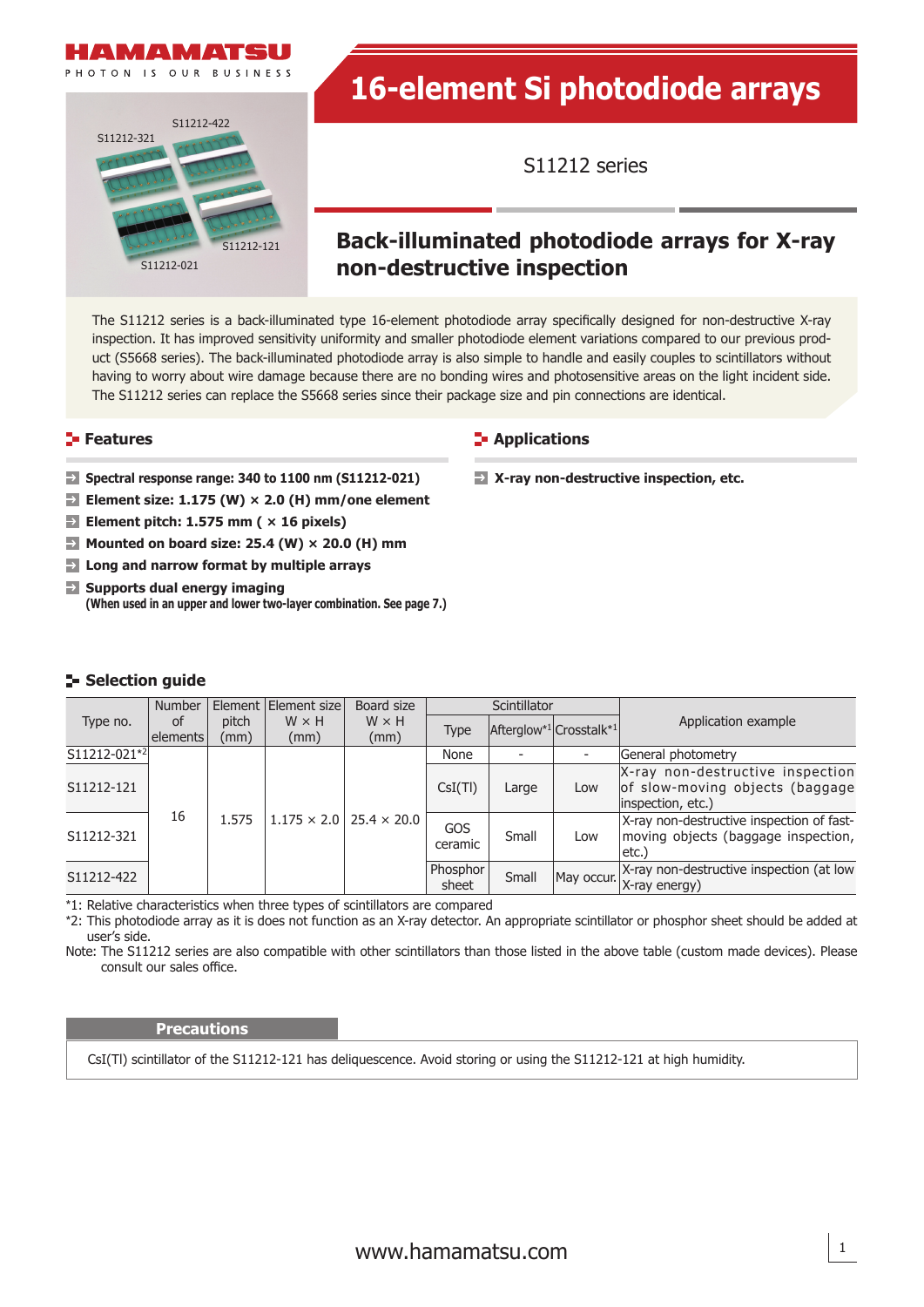### **Feature**  $\bigcap$  **Back-illuminated type**

The S11212 series photodiode arrays have a back-illuminated type structure. This structure uses no fragile easily-broken bonding wires since the photodiode array output terminals are directly connected by bump bonding to the electrodes on the board. This structure is robust since the board wiring is laid out within the board. The photodiode surface for coupling the scintillator has no bonding wires or photosensitive areas, so there is less risk of damaging the photodiode array. The S11212 series is also resistant to effects from temperature cycle and so ensures high reliability.



### **Feature**  $\bigcup$  **Multiple applications Feature**  $\bigcup$  **Superb uniformity**

The S11212 series supports dual energy imaging. To simultaneously detect high energy X-rays and low energy X-rays, the S11212 series is designed so that two photodiode arrays, each with a different scintillator, are combined in an upper and lower two-layer format. Arranging two or more S11212 series photodiode arrays in a row in close proximity also forms a line sensor that allows measurement of long objects.





Our unique sensor design minimizes variations in sensitivity between photodiode elements as well as at the sensor ends. The S11212 series offers significantly improved sensitivity uniformity compared to our previous product (S5668 series) and so provides optimal X-ray images.



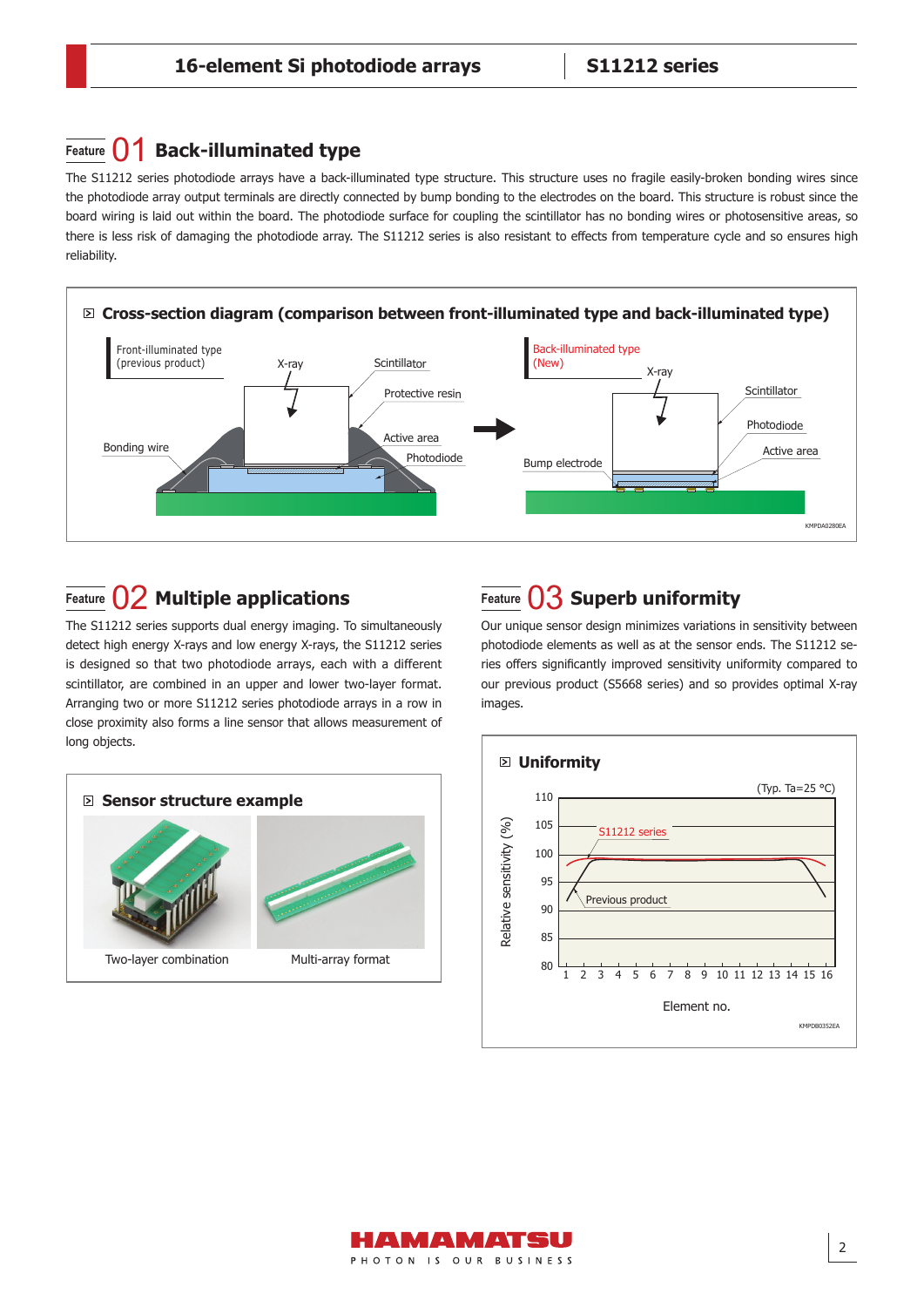### **16-element Si photodiode arrays S11212 series**

### **Absolute maximum ratings**

| Parameter                         | Svmbol             | S11212-021     | S11212-121/-321/-422 | Unit    |
|-----------------------------------|--------------------|----------------|----------------------|---------|
| Reverse voltage                   | V <sub>R</sub> max |                |                      |         |
| Operating temperature*3           | Topr               | $-20$ to $+60$ | $-10$ to $+60$       | $\circ$ |
| Storage temperature* <sup>3</sup> | Tsta               | $-20$ to $+80$ | $-20$ to $+70$       | $\circ$ |

\*3: No dew condensation

When there is a temperature difference between a product and the surrounding area in high humidity environment, dew condensation may occur on the product surface. Dew condensation on the product may cause deterioration in characteristics and reliability.

Note: Exceeding the absolute maximum ratings even momentarily may cause a drop in product quality. Always be sure to use the product within the absolute maximum ratings.

#### **Electrical and optical characteristics (Ta=25 °C, per element, S11212-021 characteristics except X-ray sensitivity)**

| Symbol<br>Parameter                                  |                | Condition                   |            | Min.                     | Typ.        | Max. | <b>Unit</b> |  |
|------------------------------------------------------|----------------|-----------------------------|------------|--------------------------|-------------|------|-------------|--|
| Spectral response range                              | λ              |                             |            | ۰                        | 340 to 1100 |      | nm          |  |
| Peak sensitivity wavelength                          | $\lambda p$    |                             |            | $\overline{\phantom{a}}$ | 920         |      | nm          |  |
| Photosensitivity                                     | S              | $\lambda = 540$ nm          |            | 380                      | 420         | 460  | mA/W        |  |
|                                                      |                | $\lambda = \lambda p$       |            | 550                      | 610         | 670  |             |  |
| Short circuit current                                | Isc            | $*4$                        | S11212-021 | 2.7                      | 3.4         |      | μA          |  |
|                                                      |                |                             | S11212-121 | $\overline{\phantom{a}}$ | 6.0         |      | nA          |  |
| X-ray sensitivity                                    | <b>IscX</b>    | $*5$                        | S11212-321 | $\overline{\phantom{a}}$ | 3.5         |      |             |  |
|                                                      |                |                             | S11212-422 |                          | 3.0         |      |             |  |
| Dark current                                         | I <sub>D</sub> | $V_R = 10$ mV               |            |                          | 5           | 30   | pA          |  |
| Rise time                                            | tr             | $V = 0 V$ , RL=1 k $\Omega$ |            |                          | 6.5         |      | μs          |  |
|                                                      |                | 10 to 90%, λ=658 nm         |            |                          |             |      |             |  |
| $VR = 0 V, f = 10 kHz$<br>Ct<br>Terminal capacitance |                |                             | 30         | 40                       | 50          | pF   |             |  |

\*4: 100 *lx*, 2856 K

\*5: These are reference (X-ray tube voltage 120 kV, tube current 1.0 mA, aluminum fi lter t=6 mm, 830 mm). X-ray sensitivity depends on the X-ray equipment operating and setup conditions.

#### **Spectral response (characteristics without scintillator)**



Wavelength (nm)

Spectral response characteristics of the S11212-121, -321, -422 include the transmittance and reflectance of the adhesive resin used to bond a scintillator.

> HAMAMATSU PHOTON IS OUR BUSINESS

KMPDB0350EC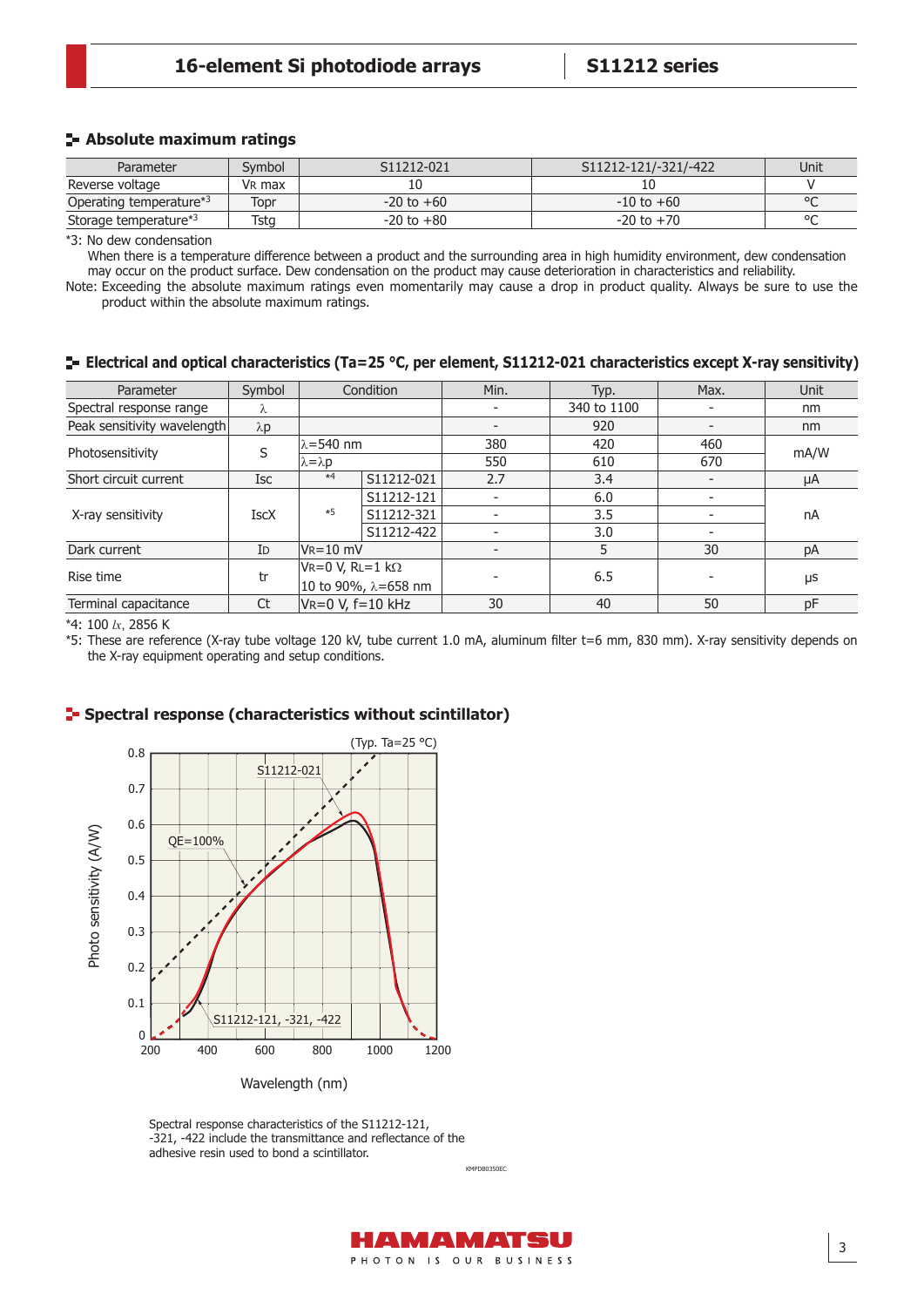### **16-element Si photodiode arrays S11212 series**



### **Emission spectrum of scintillator and spectral response**

### **Scintillator specifications**

| Parameter                    | Condition                   | CsI(TI)     | Ceramic            | Unit              |
|------------------------------|-----------------------------|-------------|--------------------|-------------------|
| Peak emission wavelength     |                             | 560         | 512                | nm                |
| X-ray absorption coefficient | 100 keV                     | 10          |                    | $cm^{-1}$         |
| Refractive index             | at peak emission wavelength | 1.7         | 2.2                |                   |
| Decay constant               |                             |             |                    | μs                |
| Afterglow                    | 100 ms after X-ray turn off | 0.3         | 0.01               | $\%$              |
| Density                      |                             | 4.51        | 7.34               | q/cm <sup>3</sup> |
| Color                        |                             | Transparent | Light yellow-green |                   |
| Sensitivity non-uniformity   |                             | ±10         | ±5                 | $\frac{0}{0}$     |

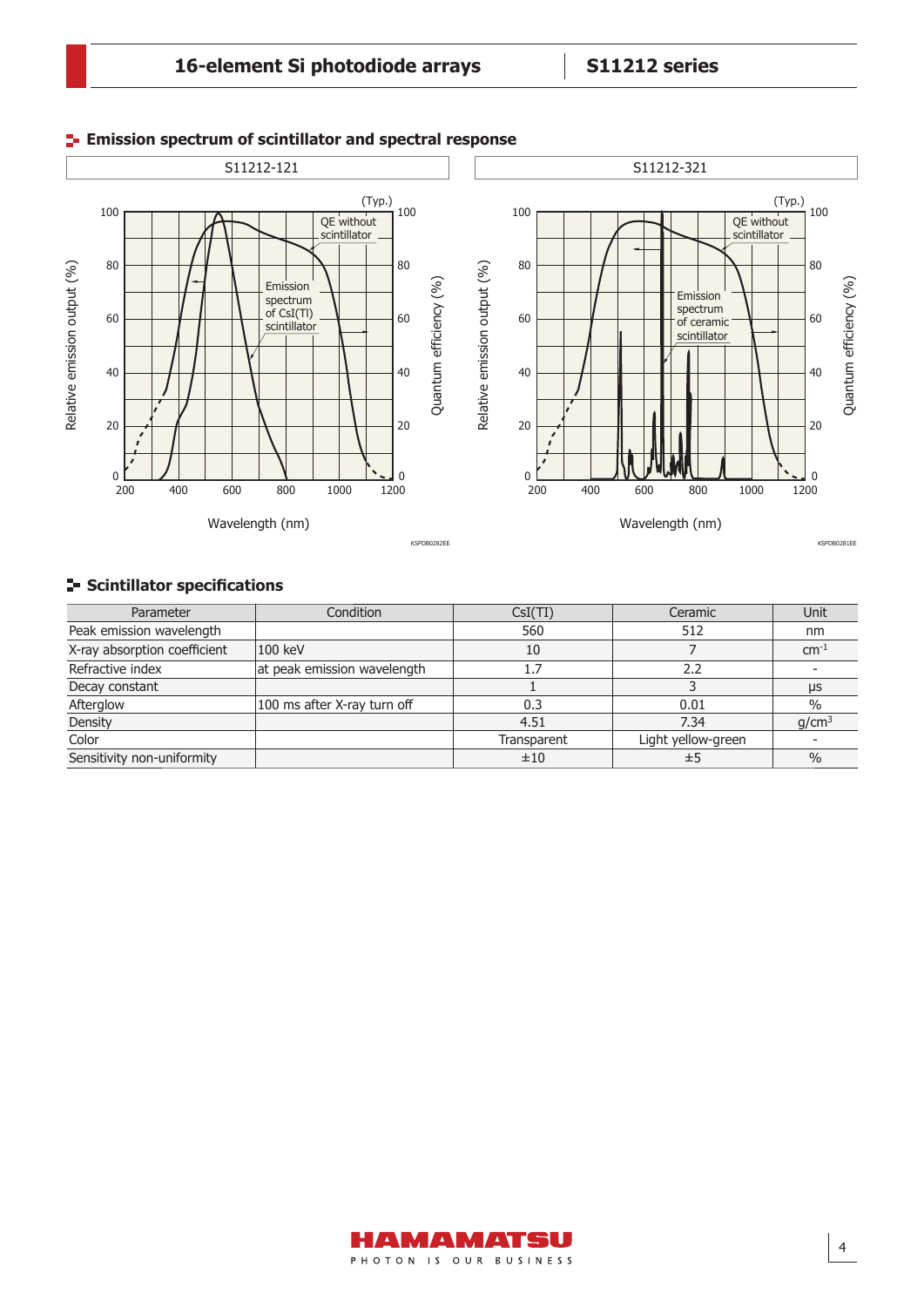

#### **Dimensional outlines (unit: mm, tolerance: ±0.1 mm unless otherwise noted)**

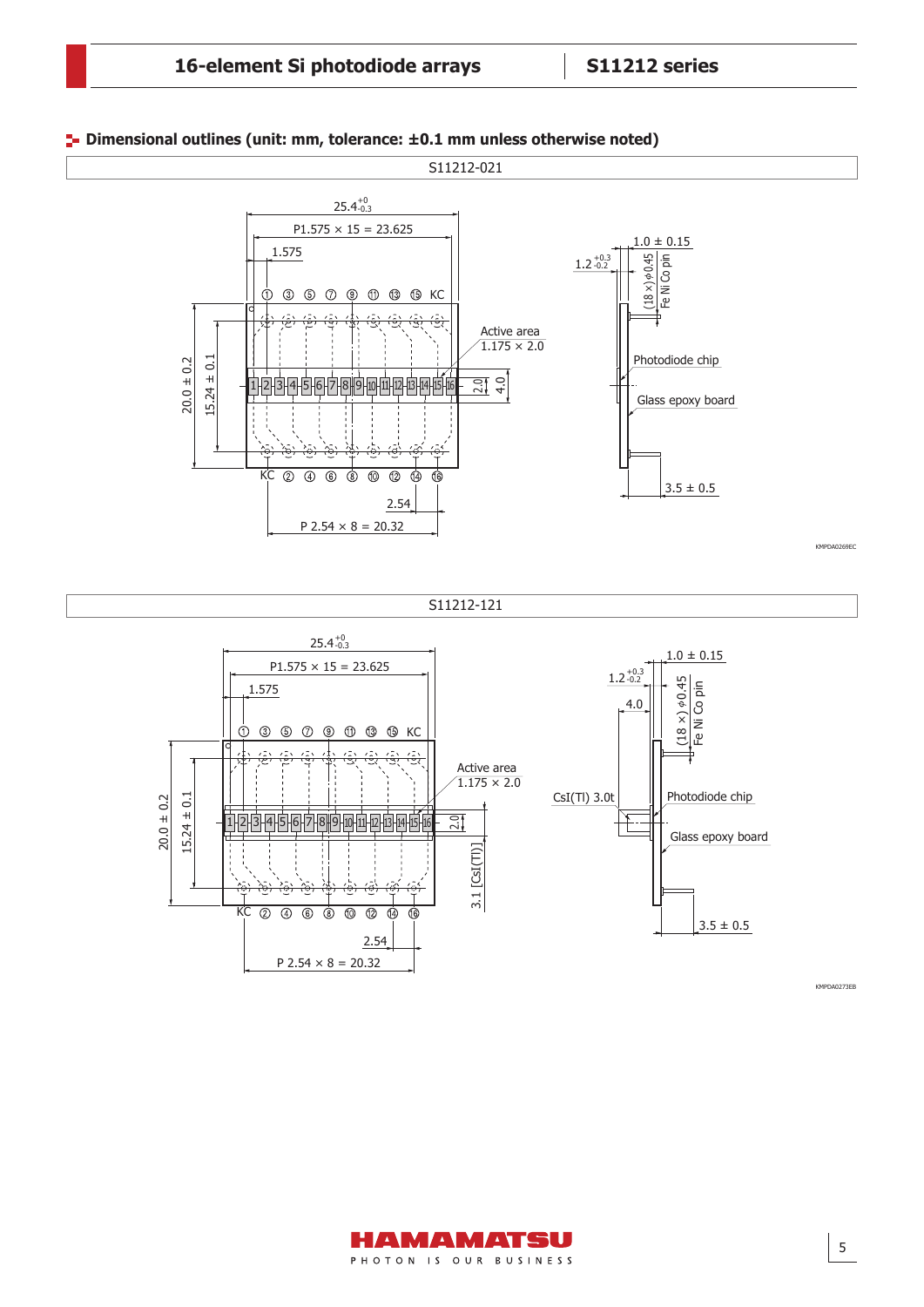### **16-element Si photodiode arrays S11212 series**

P  $2.54 \times 8 = 20.32$ 

2.54



KMPDA0275EC

 $3.5 \pm 0.5$